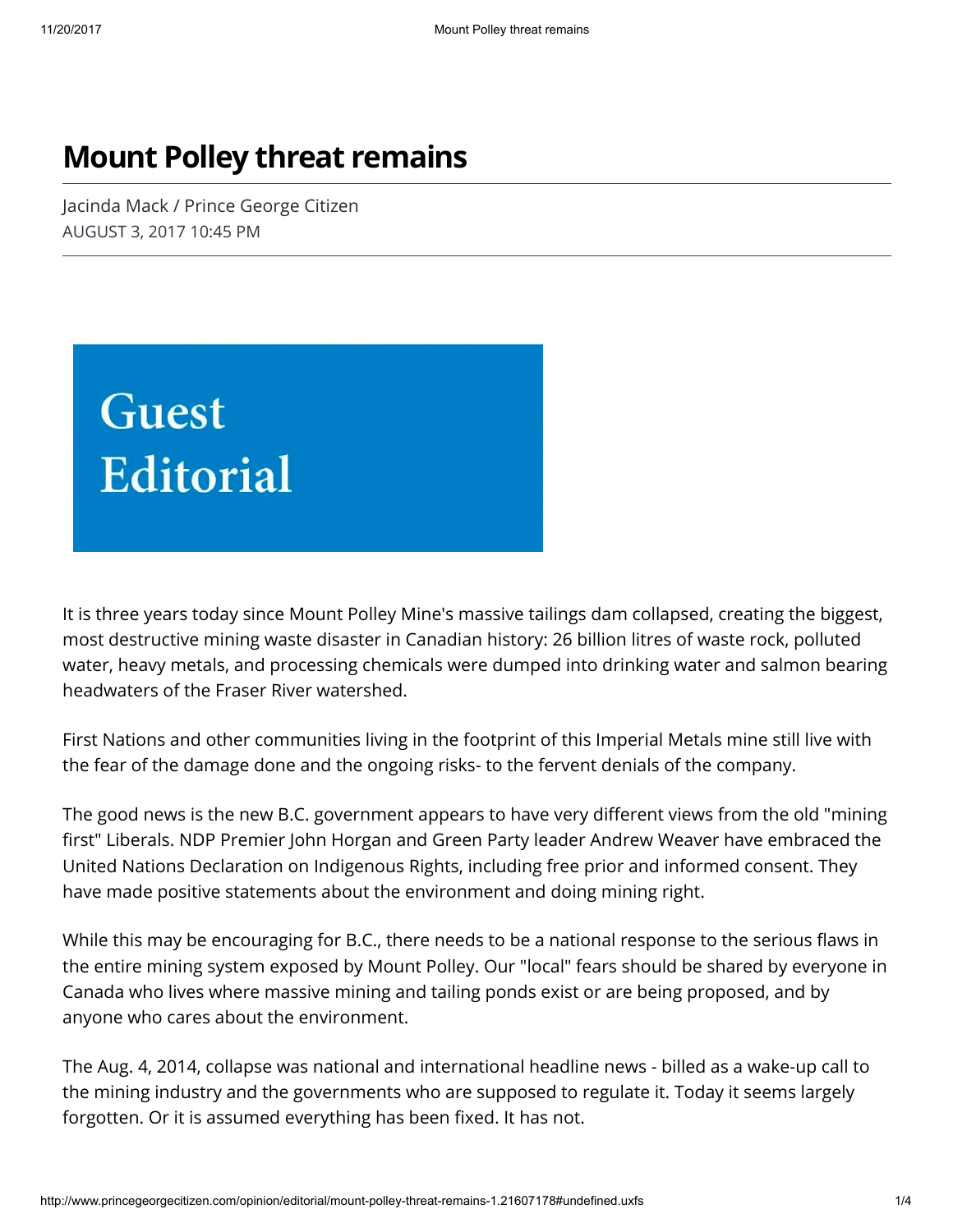## 11/20/2017 Mount Polley threat remains

Promises were made after the disaster to make mining dams safe. They should have been made in earnest and kept to the letter, especially considering an expert panel warned that, without comprehensive reforms, B.C. alone could expect two such collapses every decade.

And to hear the B.C .mines minister tell it when marking last year's second anniversary, everything was indeed done and there was no longer any cause for concern.

The facts, and Liberal government actions, tell a very different story. B.C. has not fixed the problems. (And if everything has been glossed over here, how well do you think the industry and other jurisdictions have performed?)

For example, an analysis by mining expert David Chambers found that key expert panel recommendations were ignored, or only partially accepted, leaving risks and bad practices in place. Business as usual.

No charges have been laid for the dam collapse, and some deadlines run out today, even though authorities immediately suspected laws had been broken.

And despite the objections of my First Nation and others, and of municipalities, the B.C. Liberals recently permitted Mount Polley to discharge waste water into our rivers, lakes and groundwater. It did not even force the company to provide a proven water treatment plant.

The same Liberals worked enthusiastically with Imperial Metals to resume full Mount Polley operations as quickly as possible - without, it seems, checking too closely into their plans and projections.

Imperial Metals recently reported that ores for Mount Polly (and its new sister mine Red Chris) were not as rich as predicted. The company will not meet its debt financing obligations and will have to design new plans to move the mines forward.

Did anyone check the ore estimates and other data company used to justify their mines being approved or was its word just accepted? Can anyone have confidence that, moving forward, safety will be the top priority?

Freedom of Information documents, just published by The Tyee, indicate the Liberal government's priority from Day 1 was to protect mining. For example, in an email to communications and other staff Premier Clark wrote: "We have a few new mines coming on stream and we don't want anything to get in the way of that."

For good reason, we live in fear that once again, Mount Polley has been granted permission without knowing what their next move will be. And if this is what happened in B.C., where the disaster happened, imagine how easy a ride the mining industry had in other provinces and from the federal government.